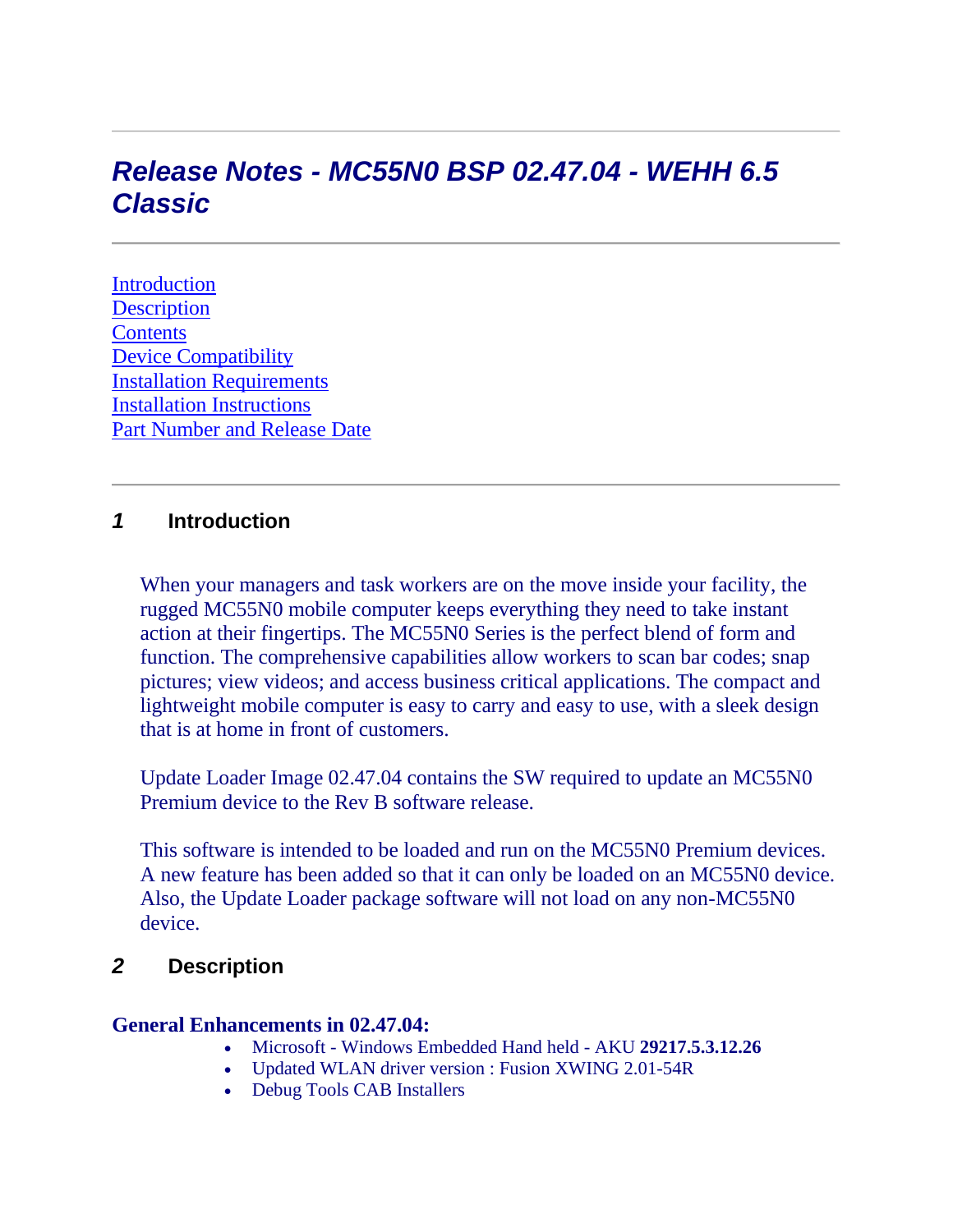- o WM eMScript, CaptureDump, ShimProfiler, VMM Service
- Added shortcut to eMScript CAB Installer in Start-Programs-Debug [After] Installation, the 'Start Emscript'  $\&$  'Stop\_Emscript' link appears in the same folder]
- Added Support for KIOSK Mode.
- Removed Microsoft deprecated "Marketplace"
- Added DEX Cable Support
- Added support For LCD Mode Scanning
- Included DEX Cable Support
- Added Single Slot Modem Support
- Updated Unified MSR version : MSR v0.1
- Included "CleanAppl.bin" in "Update Loader Package".
- Added Support for "Ortus Display"

#### **General Fixes:**

- Stone Street One BTExplorer 2.1.1 Build 27990
- Document Capture Feature [Document Capture v2.0]
- PixDLL v5.15.13.130
- $\bullet$  Decoder1d v5.1.13.1
- MSP Agent 7.08.42, AirBEAM 7.08.42, RD Client 7.08.42 (Software release has been tested on MSP 3.3 and passed MSP Compliance)
- Data Wedge v3.6.8 [Pre-Installed in the device]
- Team Express Client Licensed version v1.1.63-0000 as a CAB file
- Updated SMSC driver for New 4-slot Ethernet cradles
- General Scanner Performance Improvements
- Added configuration support to handle SE960I and SE950I Scan Engines
- Scan Decode LED Time is reduced to 500ms
- By Default "Update Loader/AirBEAM" packages will NOT perform Cleaning of the Application partition, "Update Loader" zip file will contain file for Cleaning Application but by default the entry will not be present in the "pkgs.lst", If the User wants to clean the Application partition, user should add the "CleanAppl.bin" File name in the "pkgs.lst" and copy the file with updated "pkgs.lst" into the device before running update process. If any patches have previously been installed that they should either be removed prior to updating the OS Or the "CleanAppl.bin" should be included in the update package to ensure those older patches are no longer installed

#### **WLAN - Fusion Release Notes XWING 2.01-54R:**

- SPR23692 Resolved an issue whereby the Fusion radio is unavailable when resuming after several suspends
- SPR 24346 Resolved an issue whereby Ping loss and wlan disconnects occur when the device receives deauth.
- SPR 24320 Resolved an issue whereby Telnet session disconnects during roam.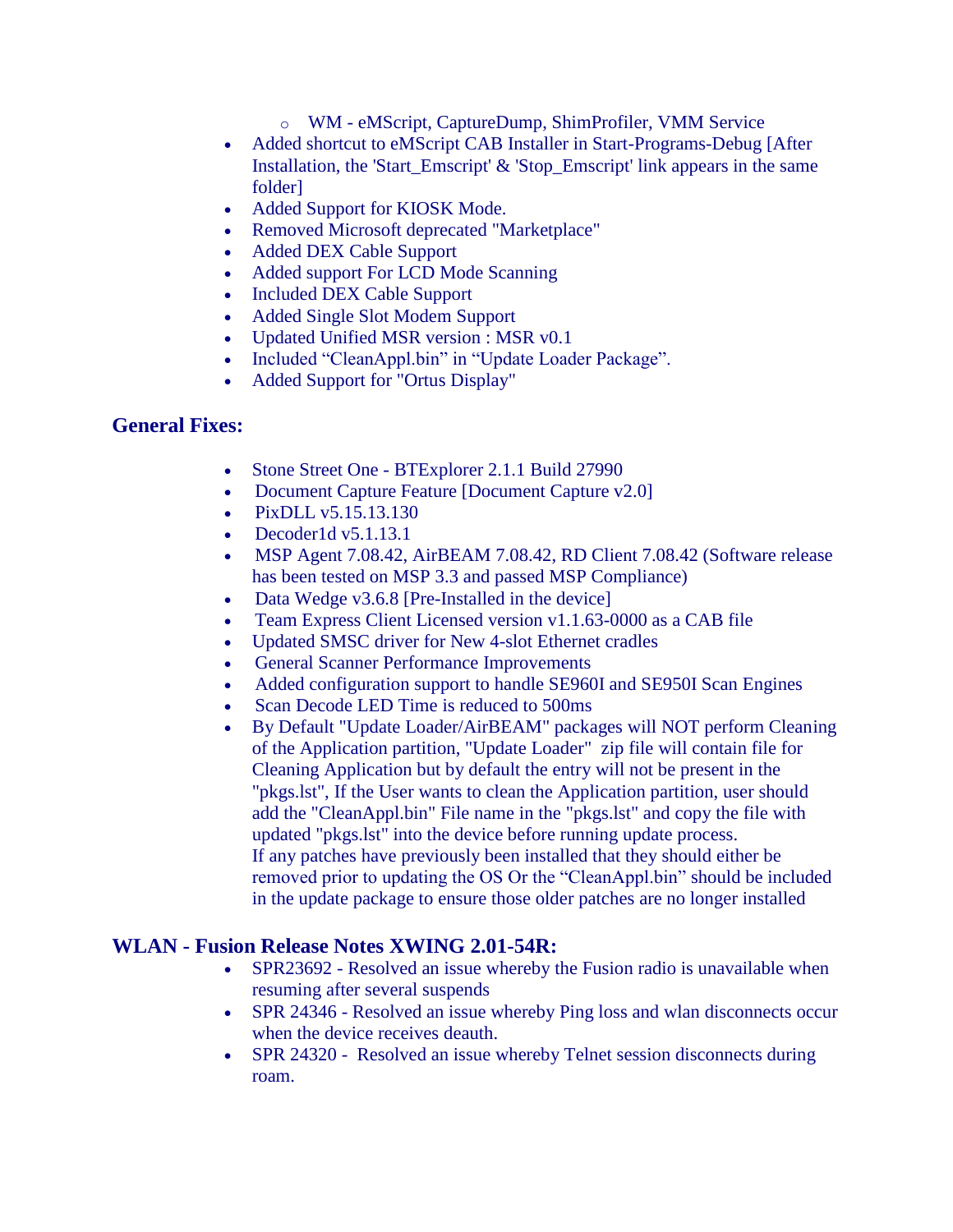- SPR 23794 Resolved an issue whereby Radio firmware recoveries occur (leading to WLAN disconnects).
- SPR 23661 Resolved an issue whereby New fusion GPD file created when exporting fusion data stores does not modify the options contained in the export on a new "Out of Box" device.
- SPR 20750 Resolved an issue When starting the Wireless Configuration Editor if it is already running, the check for conflicts sometimes doesn't work properly.
- On CE7.0 devices, Trusted Authority Certificates do not get auto imported on a cold boot from \Application folder like in CE5.0.
- The MU is not performing an OKC Roam when roaming to a second AP.
- Lock up sometimes occurs during warm boot.
- Crash is seen occasionally when connected to network through WPA2 profile.
- Stack corruption occurs when querying SSID list when GenRAL NDIS command times out.
- Crash occurs in initialization of GPD.

#### **Scanner - SPR Fixes:**

- SPR23241 Added support for QR FNC1 Barcode Symbology.
- SPR21692 Resolved an issue whereby disabling adaptive scanning at start up was not working when configured to be disabled through a registry key.
- SPR22117 Resolved an issue where a 1D SE-960 scan engine is not meeting the spec.
- SPR22625 Narrow beam is set as default for Lorax.
- SPR22647 Resolved an issue whereby an RS507 connected through Bluetooth, slows down when scanning.
- SPR22940 Resolved an issue whereby the 1D SE960 medium beam setting is not possible to be selected.
- SPR23710 Improved the Scanning Performance for SE960 and SE950 scan engines.
- SPR21239 Resolved scanning issue seen on Lorax when using through DataWedge where is stops scanning.

### **MC55N0 Specific Changes/Known Issues:**

- SPR22027 Resolved an issue where in with or without pick list enabled, the imager most of the time scans wrong barcode
- SPR24213 Resolved an issue where by multiple key pressing cause keyboard stuck and one key repeats in the loop till reboot
- SPR19313 Added registry key to prevent the SD card from un-mounting when removing the battery.
- SPR21081 Resolved an issue to show correct printer name in the registry.
- SPR19650 Resolved an issue where by battery part numbers were reported incorrectly
- SPR23220 Resolved an issue with SS1 Bluetooth stack, where in Bluetooth connection was lost when using Audio Gateway or Headset profile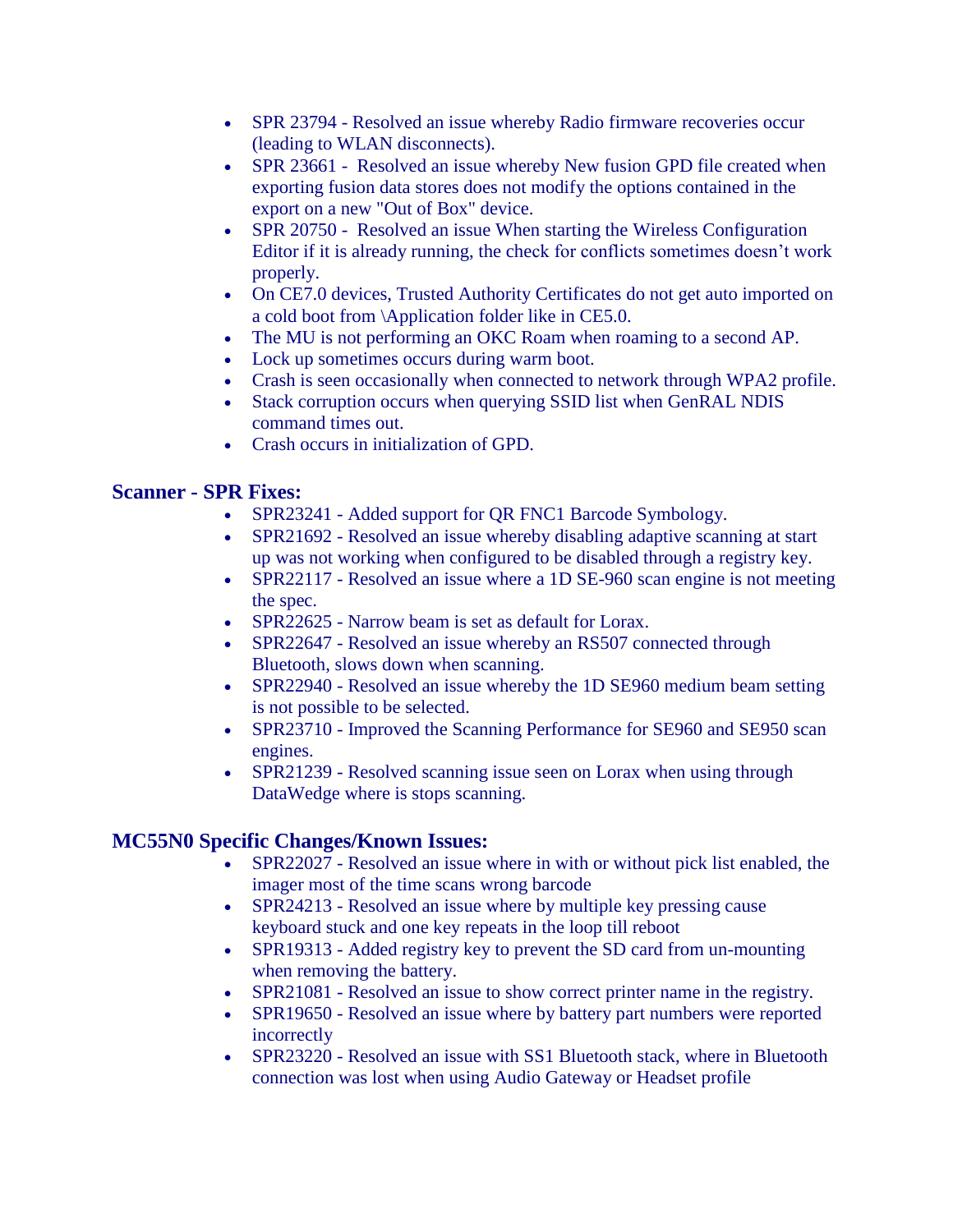- SPR23279 Resolved issue where in Bluetooth Explorer crashes when switching between Wizard/Explorer modes.
- SPR22761 Resolved an issue whereby the device locks up when trying to access the web link on IE
- SPR23015/23049/23623 Resolved key repeat issue caused due to missing Key\_UP event.
- SPR22012/21747 Resolved an issue where by the trigger on the gun device does not work when the keyboard is disabled via CtlPanel.
- SPR21940/21706 Resolved an issues where by opening COM port either by Serial App Or Pocket Browser meta tag causes to show junk characters.
- SPR22214 Resolved an issue with Imager APIs, whereby the Camera took lot of time to take a picture.
- SPR24119 Resolved an issue where by Bluetooth connection was getting terminated after 24 hours of active connection.
- SPR20717 Resolved an issue whereby the Blue and Orange function keys were not indicating the respective key state.
- SPR21180/ SPR22372/ 23079 Resolved Imager API issue whereby the camera driver returned Fragmented images.
- SPR19505 Resolved Serial communication issue whereby at baud of 2400 (or 1200) communication does not work correctly
- SPR20999 Resolved an issue whereby the Datawedge stops scanning.
- SPR20467 Resolved an issue with "SetRegistryContext" API.
- SPR21794 Resolved an issue whereby the Gain adjustments were not persistent after a timeout suspend.
- SPR21954 Resolved a BT Explorer issue seen on Stone Street stack when the device moves from trusted to untrusted during reboot
- SPR24105 Resolved EMDK compatibility issue seen with calling EMDK Battery API with SMART\_BATTERY\_STATUS\_STRUCT structure.
- SPR23994 Resolved an issue whereby the Illumination goes off after 5 to 10 scans with Pick list ON
- SPR23889 Send data option now has settings to convert data to uppercase or lowercase.
- SPR23081 Treat data as binary option now has a setting to treat all the data as ASCII data.
- SPR21527 Resolved EMDK installation issue whereby Symbol.StandardForms.dll was not getting installed.
- SPR21170 Resolved an issue where on few units, after performing a cold boot with phone ON was resulting in the phone OFF state.
- SPR21356 Resolved an issue on localized OS whereby the title bar text on Settings applet shows boxes instead of actual text.
- SPR22759 Removed EVDO GPS registry settings that overwrites the SiRF GPS registry setting
- SPR22570 Resolved an issue with RS507 miss-decoding when using MS BT stack.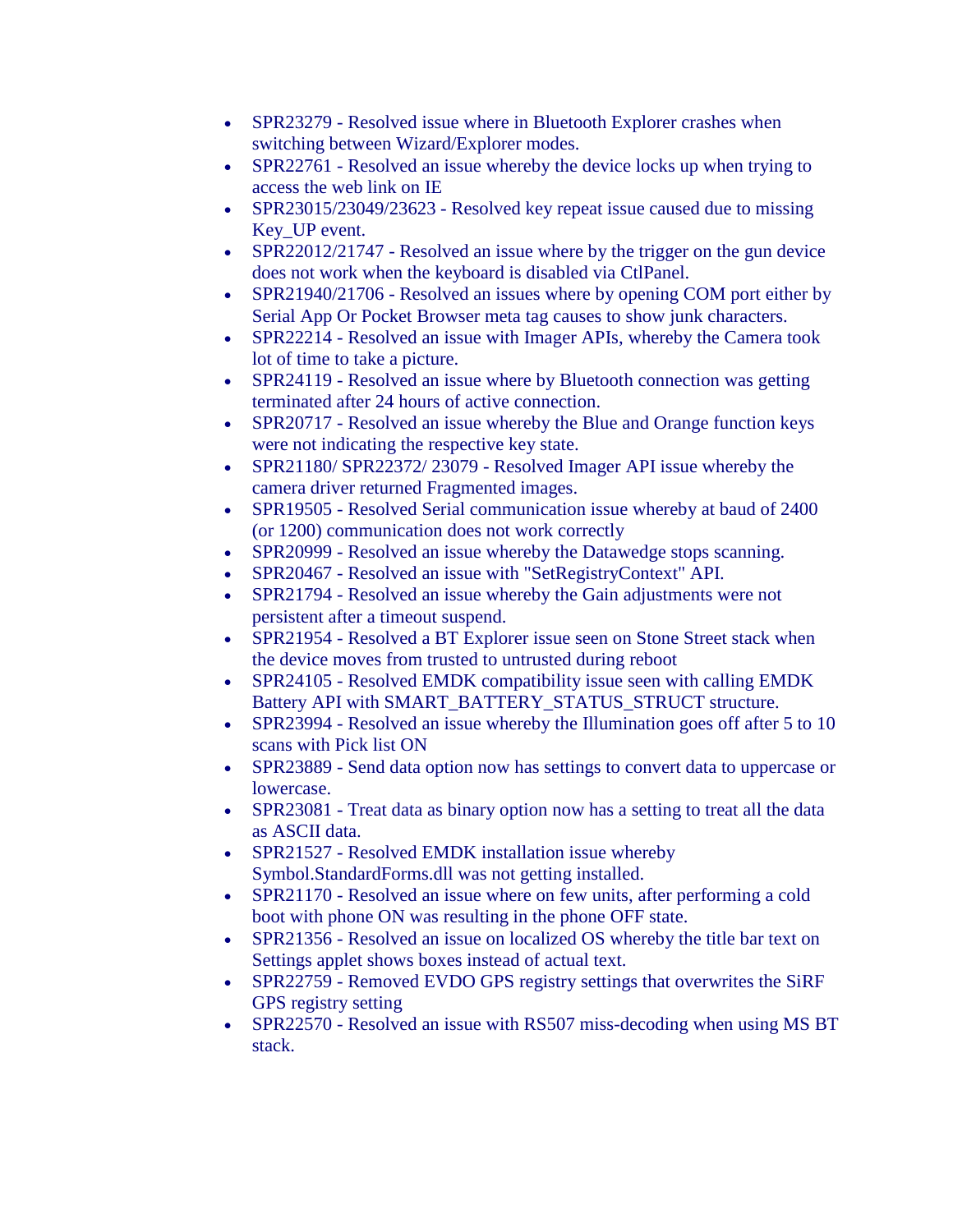- SPR23421 Microsoft resolved an issue whereby the cursor focus was changing to next tab while swiping with stylus to highlighting within the text box.
- SPR23493 Microsoft added Secure Renegotiation support into the AKU, whereby the clients responds when the server wants to renegotiate the connection.
- SPR22769 Microsoft resolved an issue whereby the OS did not support current Russian time zones.
- SPR23319/23112 Microsoft resolved issues whereby RDP displays grid lines on remote windows applications
- SPR23189 Resolved an issue with full screen handwrite on WM6.5 Traditional Chinese Localized OS
- SPR23343 Resolved an issue with Remote Desktop whereby pressing ALT  $+ F$  (to open file menu) in remote desktop, the ALT Key was not getting released once the F Key is pressed.
- SPR21578 Resolved an issue whereby RAS connection was not getting terminated or continued when the unit is removed from the vehicle.
- SPR21129 Resolved an keyboard remapping issue seen on Japanese OS whereby when the Keypad Orange state is on, some of the key codes generated are incorrect.
- SPR20790 Resolved an issue seen whereby it shows up an Unidentified USB error message when the device wakes up from suspended when on cradle.
- SPR21921 Resolved an issue whereby screen black's out but the device is still functional which can be verified through remote desktop application.
- SPR24758 Resolved an issue where by inconsitent Trigger wakeup behavior is seen when using TRG5500 and MC55A0

### **Fixes and Known Issues in MSP Agent v7.08.42:**

"For MSP release notes, see Support Central and refer to the Release Notes document for the latest MSP release."

• Mobility Services Platform 4.2 Release Notes

### **Known Issues:**

 Default Team Express Private call key is not mapped to any key. User must configure the key before starting the session

### **Known issues in the Windows Mobile Products:**

 By default Input panel applet is not displayed in Start->Settings->Personal page due to a known issue from Microsoft wherein the user will not be able to close the Input panel applet.

 As a workaround if enabled, the applet can be closed using the "OK" button on the hard keyboard.

 Remove the below registry entry and reboot, to display the "Input" applet under Settings\Personal page.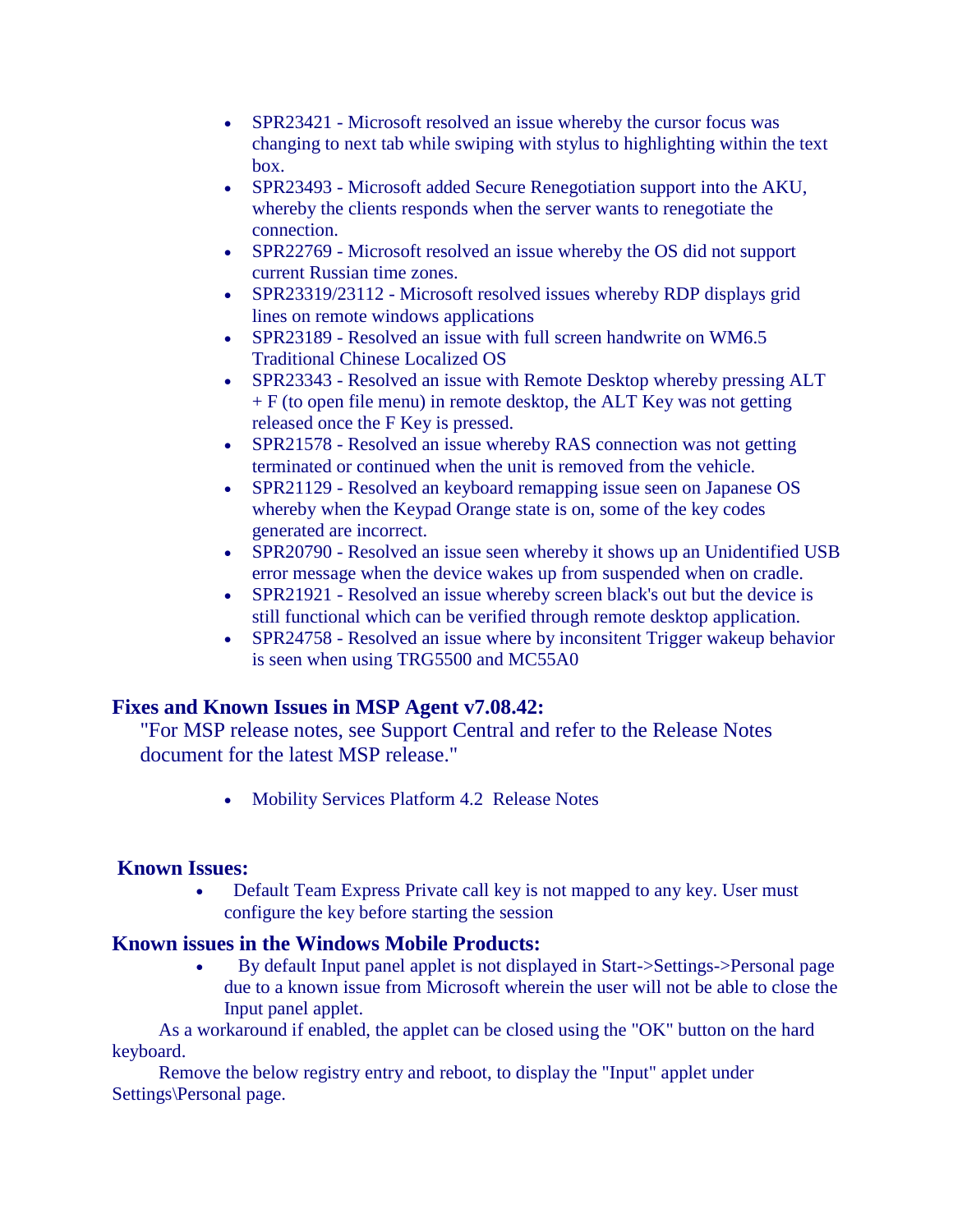**"Redirect"=""**

 which is present in the following section: [HKEY\_LOCAL\_MACHINE\ControlPanel\Input]

### *3* **Contents**

- 1. 55N0w65HenUL024704.zip UpdateLoader Package.
- 2. 55N0w65HenAB024704.APF AirBeam Pacakge.

## *4* **Device Compatibility**

This software release has been approved for use with the following Symbol devices.

| <b>Device</b> | <b>Operating System</b>    |
|---------------|----------------------------|
| MC55N0        | Windows Mobile 6.5 Classic |

### *5* **Installation Requirements**

MC55N0 device must contain a released version of WM6.5 Software

### *6* **Installation Instructions**

#### *IMPORTANT NOTES FOR Upgrading and Downgrading MC55N0 Device to/from BSP47 (v2.47.04) RevB*

### **Update Loader Package:**

**Standard Update Procedure** -Device is cleaned of all persistent and not the application data. use this to update your device to a newer version of the OS.

#### **Procedure:**

1. Download the Update Loader Package 55N0w65HenUL024704.zip

 2. Unzip the package and copy all files into either the \Temp folder on the device or at the root directory of a Storage Card.

 3. If the contents are copied to SD card then place the SD card in the device to be upgraded.

4. Place the device to be upgrade on an A/C power.

 5. Navigate to the SD Card ore \Temp folder and invoke the program STARTUPDLDR.EXE.

6. The update will take about 5 minutes to complete.Please do not remove the device